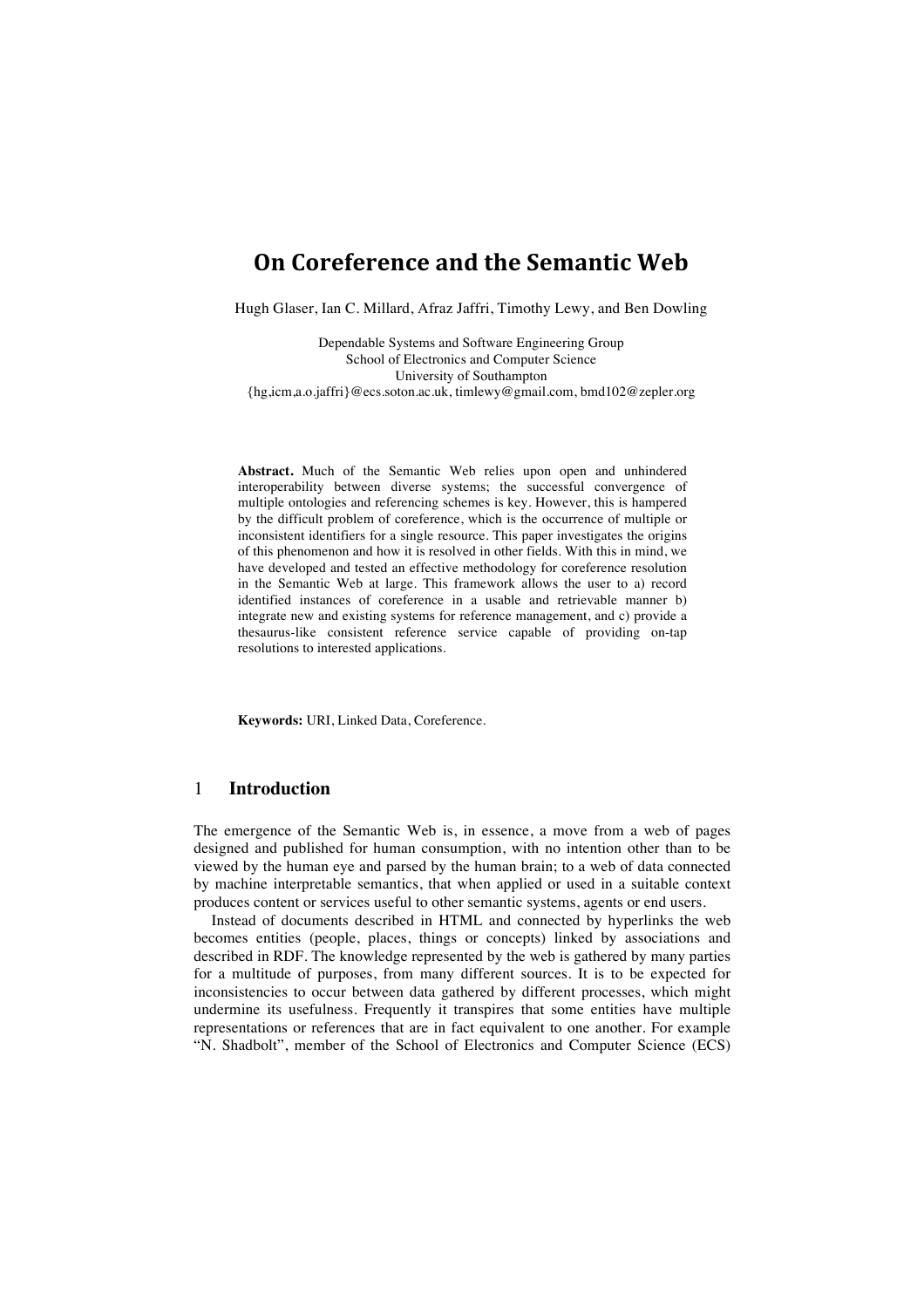could well be equivalent to "Nigel Shadbolt", president of BCS. This phenomenon is known as coreference: when multiple references point to a common referent.

The central problem of coreference in the Semantic Web is due to the inherently distributed and disparate nature of the information. Whilst it is entirely conceivable that a single data source may have occurrences of coreference within it, this is the responsibility of the owners, as with any other database, to keep it clean and consistent. The main problem arises in cross-referencing, integrating and reusing data from multiple sources. This is facilitated in the Semantic Web through the use of URIs. In theory a single URI should be used for each resource so the information regarding it can be identified in any setting. For example, it would be helpful if William Shakespeare were universally referred to using a single URI. However, it is absurd to assume that the whole world can agree on a single identifier for everything that exists, anymore than the world agrees on single words for even the most commonplace objects.

At best it is only possible to create a unique identifier (URI reference) for a resource in a given repository. This would be sufficient for an application only working within that repository but would have little significance to the outside world. Currently this is exactly what is being done; many semantic applications use URI schemes with only local significance. For instance, within ECS, people are assigned URIs based on the departmental context, such as http://id.ecs.soton.ac.uk/person/4860. No effort is made to investigate possible preexisting identifiers. Anyone attempting to gather data on ECS staff from a foreign application or with reference to another knowledge source, would have to resolve ECS URIs against whatever other reference schemes they happen to be using. The problem then becomes one of mapping locally identified entities to foreign ones.

#### **1.1 Resource Disambiguation**

Mapping equivalent references is an important challenge. As part of the Advanced Knowledge Technologies project [1], data on UK computer science research was gathered from a variety of sources and combined into a single knowledge base. In merging data from different sources, similar references arose. Searching the knowledge base for the string "Nigel Shadbolt" revealed some 25 separate identifiers potentially representing the same person. Simply performing a naïve comparison of attribute values was unsatisfactory especially if the values are just string literals. Looking just at the name attributes: "Hall W." is author of one paper, "Wendy Hal" is author of another, "Wendy Hall" is a head of department. All this information has to be reconciled. Names can be overloaded i.e. there could be two entirely different people called Wendy Hall, both of whom might have written research papers. Names are frequently incomplete or inconsistent: "Nigel Shadbolt", "N. Shadbolt", "N. R. Shadbolt" or "Shadbolt. N". Sometimes they are inaccurate e.g. "Nigel Shadblot" (as opposed to "Nigel Shadbolt").

The extent of the difficulty can be seen within the UK research community by analysing the RAE 2001 returns. Within the list of researcher names in the institutional submissions (which are recorded as initials and surnames on the HERO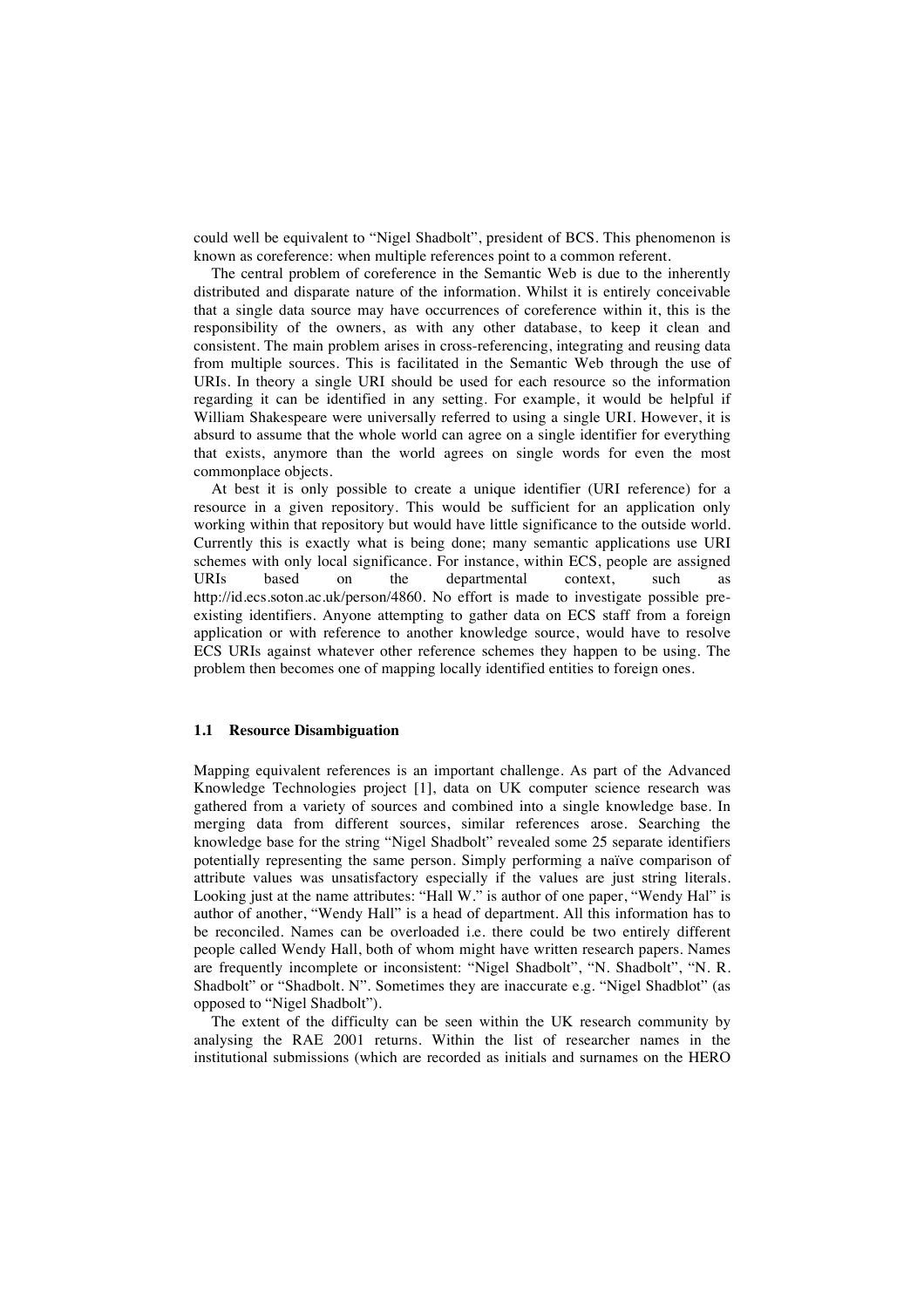website, www.hero.ac.uk) 10% of names lead to clashes between two or more individuals. If the names are restricted to a single initial, the proportion of clashes rises to 17%. Within our own institutional open access repository, records show that depositors typically give up to six different ways of naming any individual author (due to combinations of full names, initials and names that are incorrectly spelt). It has also been shown that in the DBLP bibliographic database, which is also exposed as Linked Data, 90% of authors with common names have URIs that are incorrectly merged together [2].

One must also remember that the Semantic Web is not a simple data source; it may be used to represent any knowledge and any concept, no matter how abstract. Whether two or more concepts are actually the same raises many difficult questions. There are at least 8 well-known people, a University and a Hospital that are called "John Hopkins"; clearly we cannot rely on comparing names. A large part of identifying whether two entities are the same is identifying that they are things of the same type. Within Semantic Web metadata, the possible entity types and connecting relations are specified in ontologies. At present these are often created for specific applications and are only occasionally reused. Therefore whenever data is combined from overlapping ontologies, seemingly equivalent types must be reconciled or mapped. The more abstract or indefinite the types are, the harder it is to be certain they are the same, making determining coreference between instances increasingly haphazard.

Coreference is not new. Whenever knowledge is recorded, coreference occurs. As such it is well documented in several fields, including linguistics, the main focus of which is resolving pronouns within sentences. The problem for linguistics and other domains is relatively straightforward (though not necessarily easy); however within the Semantic Web it is significantly exacerbated. This is due to three main factors:

- 1. **Open Authoring and Provenance.** As with the traditional web, information can be gathered and published freely be anyone with an internet connection. Unlike say, a book, this form of knowledge capture is highly prone to inconsistencies. In a book, multiple occurrences of "Nigel Shadbolt" could be assumed to refer to the same person. Indeed if they did not one would expect the author to highlight the issue. This is because the onus of ensuring consistency and decipherability lies solely with the author (and/or editor). There are likely to be many Nigel Shadbolts in the world and information in the Semantic Web could be regarding any one of them.
- **2. Multi-Purpose and Context-free.** Knowledge does not naturally stand up outside of its context, yet this is required for information to be useful across the Semantic Web. If a paper has been published in multiple forms it is likely to be represented in the Semantic Web by multiple identifiers. We could well say that the things denoted by these identifiers are the same: They are the same text, with the same author and the same words. Certainly many applications would wish to treat it this way. However, they are different entities, published by different organisations in different formats. They will have differing metadata, different page numbers and different editors. This information would be incorrectly asserted to refer to a single entity. Clearly we must be careful about the context in which the information is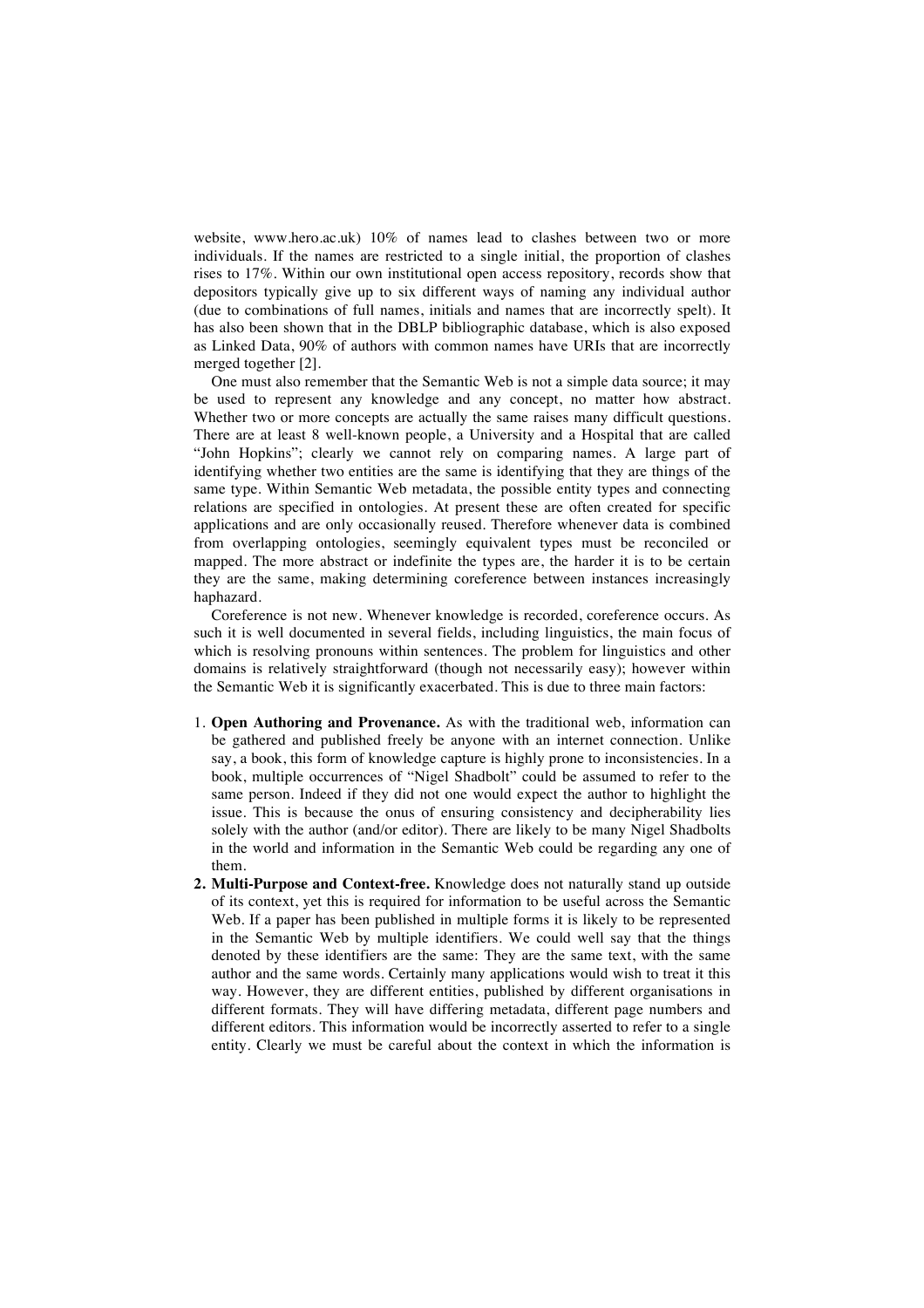being used. A means of coreference resolution is needed that can handle the above application whilst leaving the structure of the data intact.

**3. Universal Representation.** The Semantic Web has the lofty goal of being a fully integrated web of machine interpretable knowledge. With the exception of blank nodes, all resources represented in the Semantic Web are assigned universal identifiers. Previously, databases and information sources were free to use whatever local naming scheme they wished and did not have to worry about interactions outside of their own systems. Now designers must employ identifiers robust enough to be used across the globe, without clashing with others denoting something completely different. So even if points 1 and 2 are resolved there is still an issue of adequate representation and identification.

### **1.2 Coreference and Linked Data**

The production of the first tutorial on how to link Open Data [3] means that many more information providers are likely to make their knowledge available. Such activity will allow a formidable mass of knowledge to be used by Semantic Web applications. The linked data methodology has also introduced the use of additional techniques to publish Semantic Web data, such as using HTTP 303 redirects to dereference URIs about non-information resources, which have already allowed a new breed of Web browser to be built that can analyse and explore linked data [4].

 The first set of data that is being used as a base for all subsequent data linkage is the DBpedia [5] dataset. The DBpedia dataset reportedly contains over 91 million RDF triples and has knowledge covering over one million concepts. The knowledge has been extracted from Wikipedia info boxes that appear on Wikipedia pages. Consequently there have been over one million URIs created corresponding to each Wikipedia page that contains an info box. DBpedia URIs take the form http://dbpedia.org/resource/*resourceName* where *resourceName* is the name of a Wikipedia article. DBpedia has a lightweight ontology that has predicates derived from infobox data such as *name, placeofbirth, placeofdeath* and *capital.* There are also predicates used from other ontologies that link into the dataset including *foaf:page, rdfs:label* and *geonames:featureCode.* 

Since DBpedia has harvested knowledge from Wikipedia, there is the potential to create links to any subject that is described in Wikipedia.

The datasets that have been interlinked so far have knowledge relating to people, places, books, songs and CYC [6] concepts as well as many others. Entities such as these are often prone to the problems of duplication and co-reference.

Whilst extensive linking between datasets has been widely encouraged, there has been little analysis of the accuracy of the links or the datasets themselves. Datasets are often converted from existing sources which can themselves be either incomplete or inaccurate. The linking process accentuates these inconsistencies and produces a snowball effect as more datasets are added. If the Semantic Web is to provide a meaningfully interconnected web of assertions and relations, there must also be some guarantee or measure of the correctness of the information. This paper presents a solution for managing the consistency of data across different providers. Section 2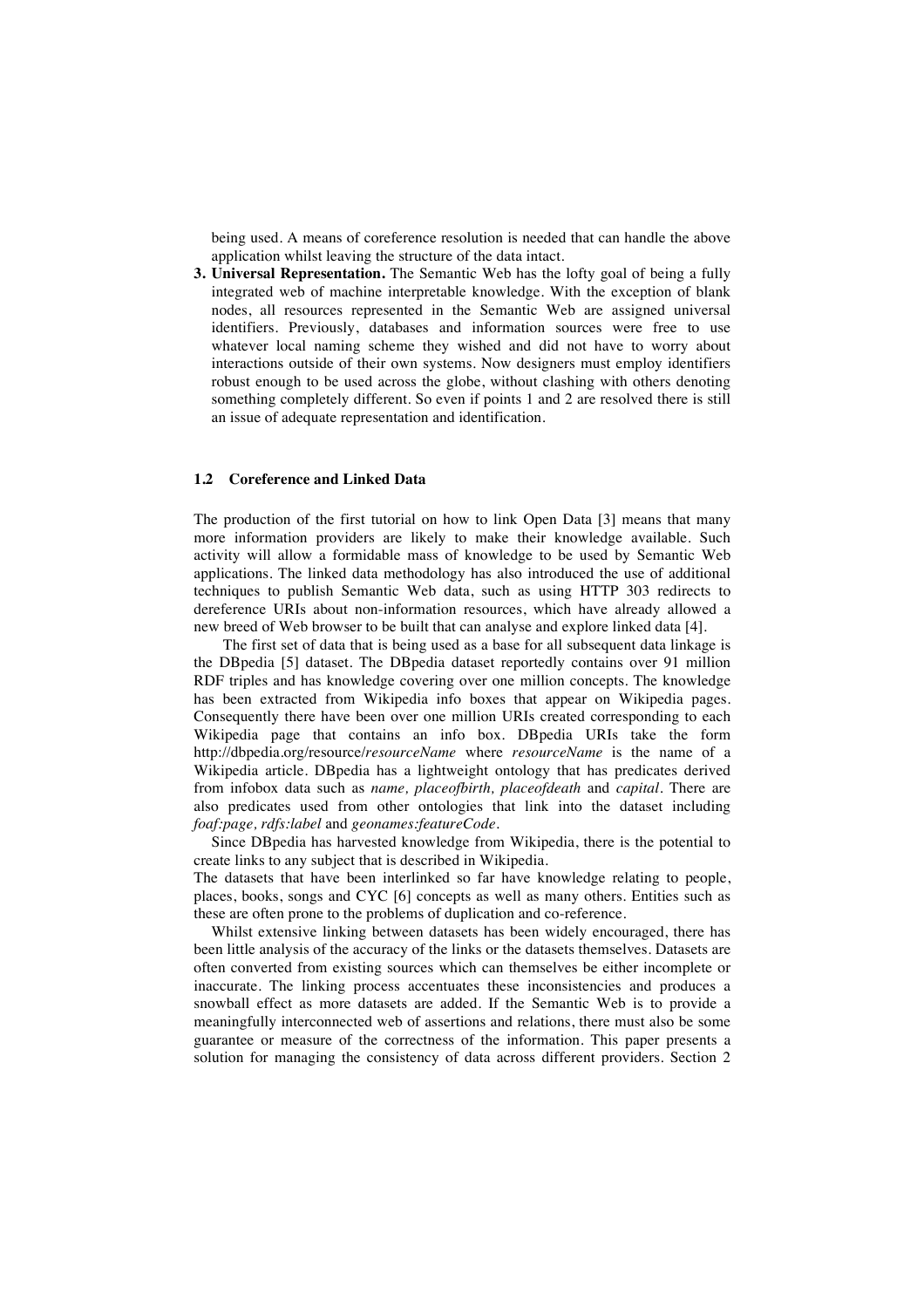describes related work in the field, including projects that are trying to address the coreference problem. Section 3 looks at the problem of coreference in the Semantic Web in more detail. Section 4 presents our architecture for managing coreference and Section 5 describes an application built on top of this infrastructure. Section 6 concludes with some open issues and future work.

## **2 Related Work**

During the early stages of the Web there were competing systems that were trying to provide alternative approaches for open hypermedia systems [7]. One such project was Microcosm which featured a selection and action link following paradigm and a message passing framework that was compatible with Web architecture [8]. The feature that we wish to highlight here is the separation of content and link information into a linkbase. The linkbase was a link database that contained all information about link availability within a document. The linkbase stored specific links, contained within a source document, and generic links which could be made from any document. The purpose behind the linkbase was to counter the early navigational problems on the Web, such as only being able to access pages by following a set of specific links or knowing an address beforehand and typing it into a browser. Even though the CRS architecture is substantially different from the linkbase model, the underlying idea of separating links from data to facilitate ease of use, remains similar.

The most recent project to offer a system of URI identity management is the Okkam project [9]. The architecture used in this project aims to mimic the DNS architecture of the Web. Instead of a DNS server, an ENS (Entity Name System) server or servers are provided that aim to create an environment of unique URI provisioning and usage. The ENS acts as a global repository of URI identification which searches for entities, adds new entities and issues new identifiers. The goal of the project is to have data providers use Okkam issued URIs for entities that exist in the system.

There are several reservations that we have with such an infrastructure. Firstly the analogy with the DNS system appears incorrect. The DNS is a hierarchical system that is used for finding the *location* of a particular resource. The Semantic Web needs a system for finding the *identity* of a resource, and the two are quite difference tasks. A postal address will tell you that person A lives at the given house, but how do I find out who person A is?

Secondly the issuing of identifiers by Okkam or what is referred to as the Okkamisation of entities will only add to the proliferation of URIs on the Semantic Web. When someone mints a new URI for a resource it is because they have knowledge about the URI that they wish to disseminate. There can never be a way of accurately determining that the Okkam URI is the same entity to which a knowledge provider wishes to refer. Furthermore, if someone wishes to use a DBpedia URI because they believe it fits their purpose, then the requirement for using an Okkam URI becomes a hindrance. This also leads on to the question of how the system will determine that a URI is the same as one in their system. Equivalence determination is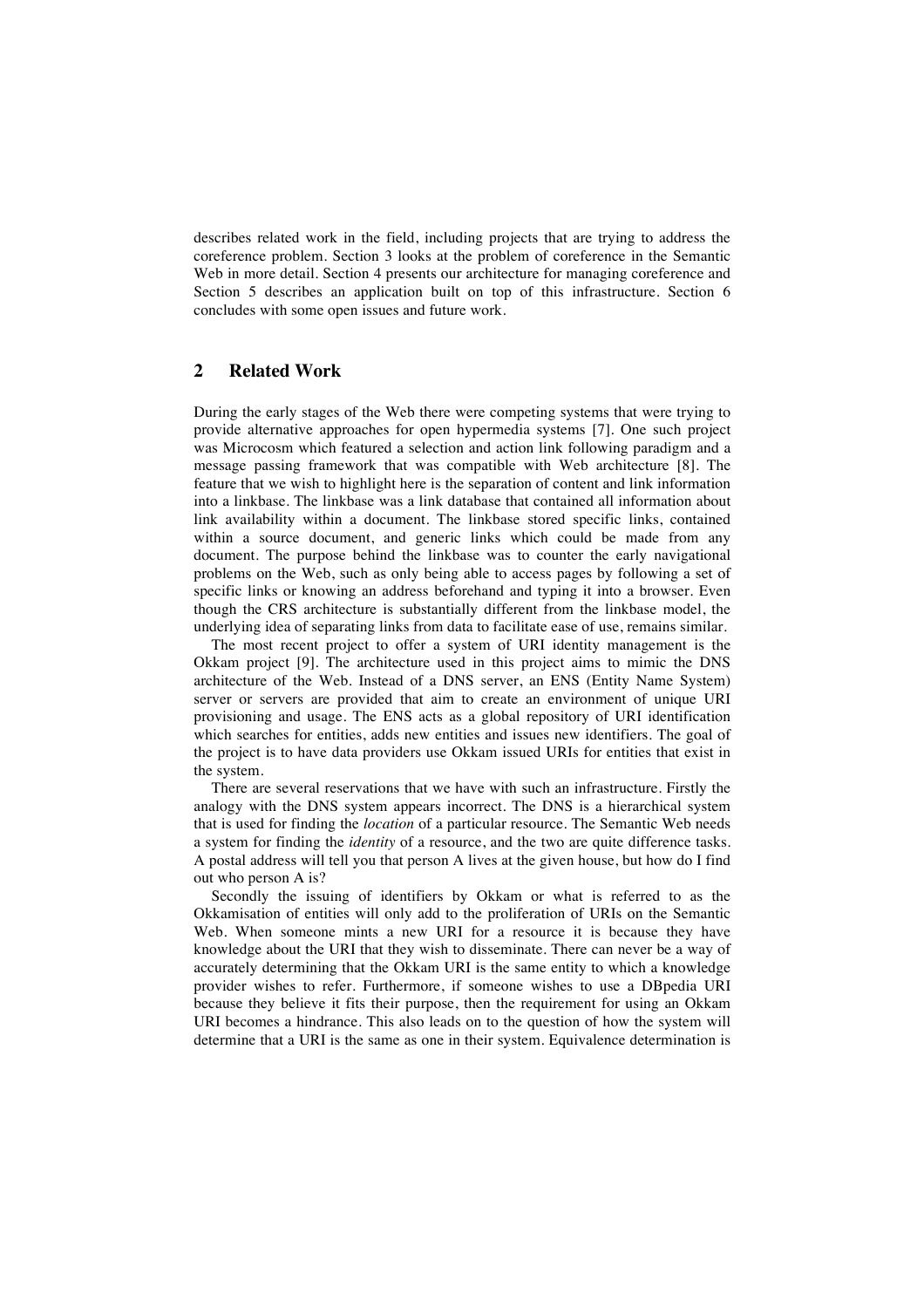always prone to error and as already explained, URI similarity is subject to the context in which the URI is used.

The final and strongest criticism is that the ENS architecture is a centralised system which goes against the principles of Web architecture [10]. Furthermore, the creation and interaction between multiple ENS serves is not clear or explained in detail. Even though the ENS approach has many drawbacks, the project has given a lot of thought and consideration into the problem of URI coreference and should be applauded for giving the topic due importance in Semantic Web research.

 An approach to identifying equivalent instances occurring across data sources has been used to perform object consolidation on the Semantic Web [11]. The algorithm looks for and uses inverse functional properties to detect instance equivalence and additional algorithms are used to describe how these equivalences are stored and ranked in memory. This work can be used to assist in the automated population of a CRS from crawling linked data URIs and pages. Since the major concern of any identity management application is the establishment of similarity metrics, this research provides one possible method to accomplish this task.

### 3 **Coreference in The Semantic Web**

There are several schools of thought when it comes to dealing with coreference in the Semantic Web. These largely fall into two categories: up-front approaches to defeating the problem and philosophies and principals to undermine or circumvent it.

Coreference is not purely a social problem; we cannot expect that metadata will simply converge on a set of agreed URIs over time. Looking at the usage of ontologies with the OAI-PMH protocol [12][13], we can see that even in a field with a de facto standard (Dublin Core), there are still over two hundred different ontologies in use. Clearly there are technical as well as social reasons for the existence of coreference, such as repositories trying to leverage information from legacy systems. Having said this, a solution that integrates both technical and social aspects is more likely to succeed. By involving the users of the Semantic Web, we massively decrease any one organisation or individual's personal responsibility.

#### **3.1 Representation and Use**

It is a first step to have mechanisms for matching equivalent identifiers to one another, but this is of little use without some way of applying these results to a semantic application. In many cases this is done through either an application-specific or manual process. For instance, the practice of "smushing" [14] has become relatively common. This generally involves merging the metadata associated with coreferent identifiers by reasserting the information so that every property relates to a single URI. Other similar methods involve bespoke solutions that identify references as being related without utilising any formal or established mechanisms.

By far the most common ontology in use is OWL. This allows the expression and exploitation of established coreference through the use of the owl:sameAs predicate,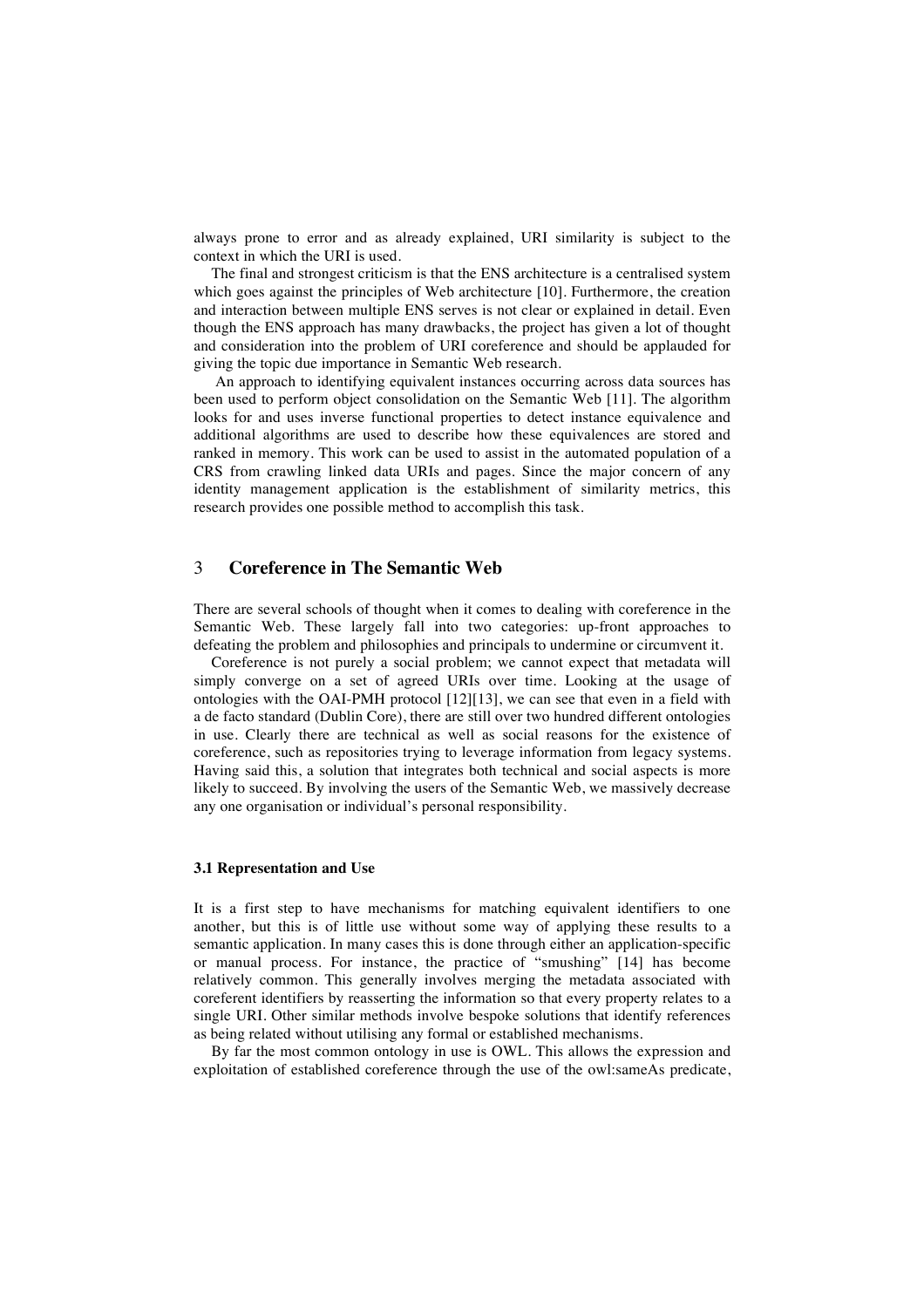which, according to the OWL ontology means that "two URI references refer to the same individual". This is a part of OWL's description logic. When used with a knowledge base capable of performing at least OWL-Lite inference, the predicate infers that the two URIs should be treated as though they were one. This has the same affect as smushing the two URIs, though without the need to reassert data: they become indistinguishable. Through our experiences and research we have come to the conclusion that this is not necessarily the best approach to use in most circumstances.

As argued above, the notion of identity is not as concrete as one might first think, somewhat undermining the semantics behind owl:sameAs. Such a strong assertion has serious connotations. It relates back to the notion of equivalence within context: with the exception of very elementary examples, one can only be sure that two URIs are equivalent within the confines of a specific application, whereas owl:sameAs asserts that two references are always the same. As Wittgenstein said, words only have meaning through use. The example of contextual equivalence in section 1 is an excellent example of when using the OWL solution is inappropriate. owl:sameAs should only be used when the two concepts being represented are utterly indistinguishable. This could occur as the result of an erroneous data mining process, when two URIs have been produced in identical circumstances and have an identical provenance and meaning. This was probably the true intention of the notation: to account for situations where the very existence of multiple URIs is the result of an error or poor initial knowledge.

To give another example of how not to use the predicate: It is possible that two different references both refer to the same person, but in different roles. For example, there may be one reference referring to "Wendy Hall" as head of school, and another referring to "Wendy Hall" as an author of a paper. The graphs associated with each reference may well contain different information, such as different email addresses or phone numbers. By asserting both references to be the same using OWL you can no longer differentiate one from the other and so in all further uses they would have to be treated as the same. This would make obtaining separate contact details or other specific metadata very difficult. In such a situation you would not want both references to be treated identically, even though in some sense they both refer to the same person. Theoretically one could carefully restructure the metadata into a form where all the information is preserved together with its context, but in many situations this is impractical as it would have to be performed many times. Frequently the application performing the resolution does not have the privileges or capability to rewrite data; it can only make its own assertions, as is the case with most agents. In this situation, restructuring the data would be impossible.

### **3.2 URI Multiplicity**

The Linking Open Data project and our own ReSIST project [15] are highlighting the need to have some form of URI management system. For example, the following are all URIs for Spain:

http://dbpedia.org/resource/Spain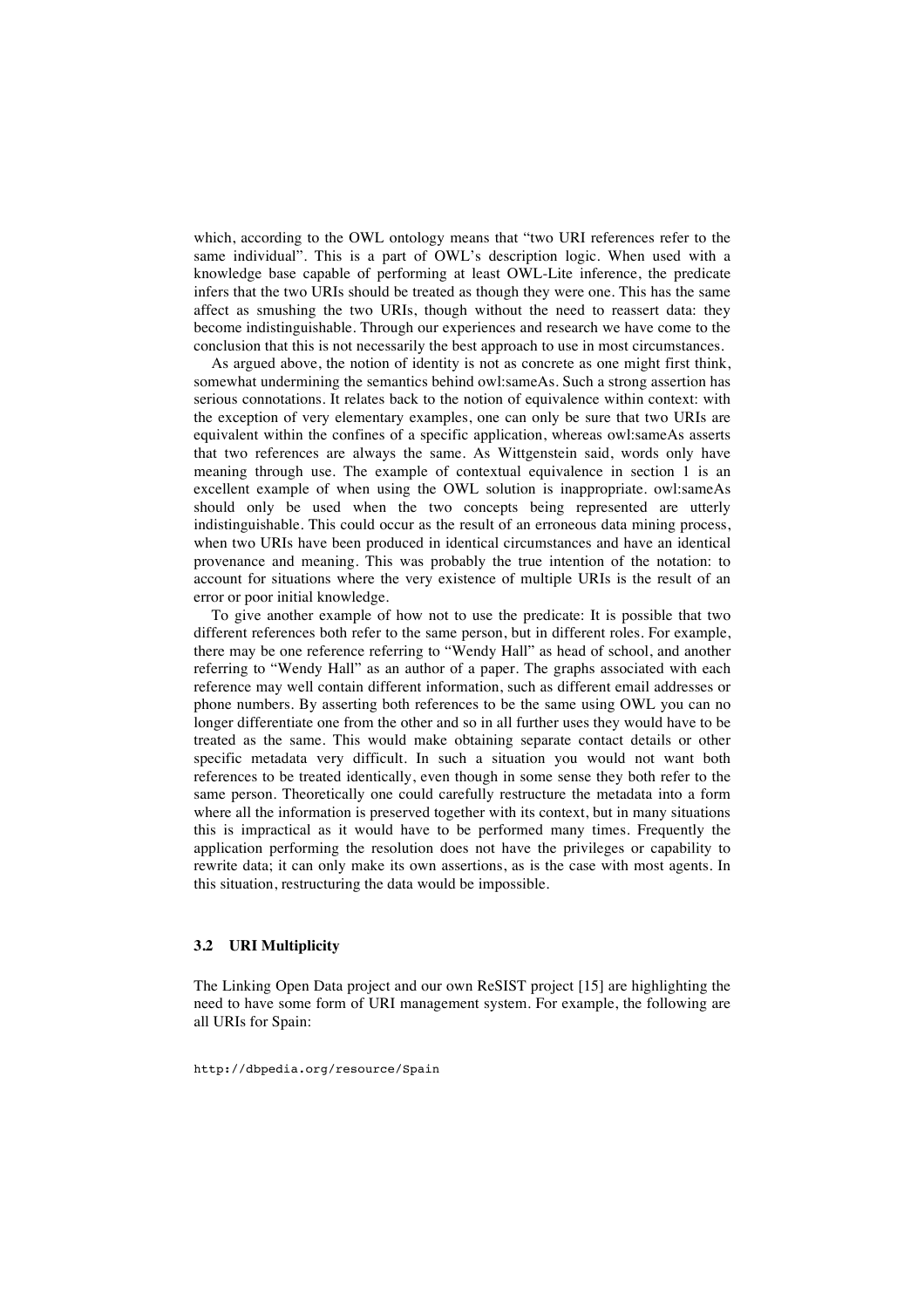http://www4.wiwiss.fu-berlin.de/factbook/resource/Spain http://sws.geonames.org/2510769/ http://www4.wiwiss.fu-berlin.de/eurostat/resource/countries/Espa%C3%B1a

These URIs come from 4 different sources. There are also at least 9 URIs for Hugh Glaser that originate from 6 different sources:

```
http://acm.rkbexplorer.com/rdf/resource-P112732
http://citeseer.rkbexplorer.com/rdf/resource-CSP109020
http://citeseer.rkbexplorer.com/rdf/resource-CSP109013
http://citeseer.rkbexplorer.com/rdf/resource-CSP109011
http://citeseer.rkbexplorer.com/rdf/resource-CSP109002
http://dblp.rkbexplorer.com/rdf/resource-27de9959
http://europa.eu/People/#person-0ff816fa
http://resist.ecs.soton.ac.uk/wiki/User:hugh_glaser
http://www.ecs.soton.ac.uk/info/#person-00021
```
We have grouped these URIs together because we believe they all refer to the same non-information resource. However, the standard way of dealing with such a plethora of URIs is to use *owl:sameAs* to link between them. The problems of using owl:sameAs have already been discussed in section 3.1. The semantics of *owl:sameAs* mean that all the URIs linked with this predicate have the same identity, this means that the subject and object must be the same resource.

We subscribe to the belief that the meaning of a URI may change according to the context in which it is used [16]. For example the URIs that refer to Spain given above could refer to 'Spain the political entity', or 'Spain the geographic location', or 'Spain the football team'. Some people would be happy to use each URI interchangeably because they do not care about the precise definition, whereas others will want a URI that specifically matches their intended meaning. There is a requirement to have some form of a system that deals with URIs about the same resource that are not exactly identical. The semantics of *owl:sameAs* are too strong and other alternatives like rdfs:seeAlso do not fit the intended purpose. Such a requirement is vital if data is to be cleanly linked together in a consistent fashion. The next section details our attempt to handle URI management, called the Consistent Reference Service (CRS).

### **4 Coreference Architecture**

Now there are a range of available mechanisms for identifying and matching coreferences developing, it is an appropriate time to develop these systems into a more complete solution. Our solution architecture is composed of two parts: a method for effectively representing coreference and a communication mechanism, called a Consistent Reference Service (CRS) that provides a thesaurus-like medium for publishing mappings. This involves no new technology and as such is as extensible as the hardware it runs on. It can be deployed on a range of scales from personal to international. The framework that achieves this is described in the next section.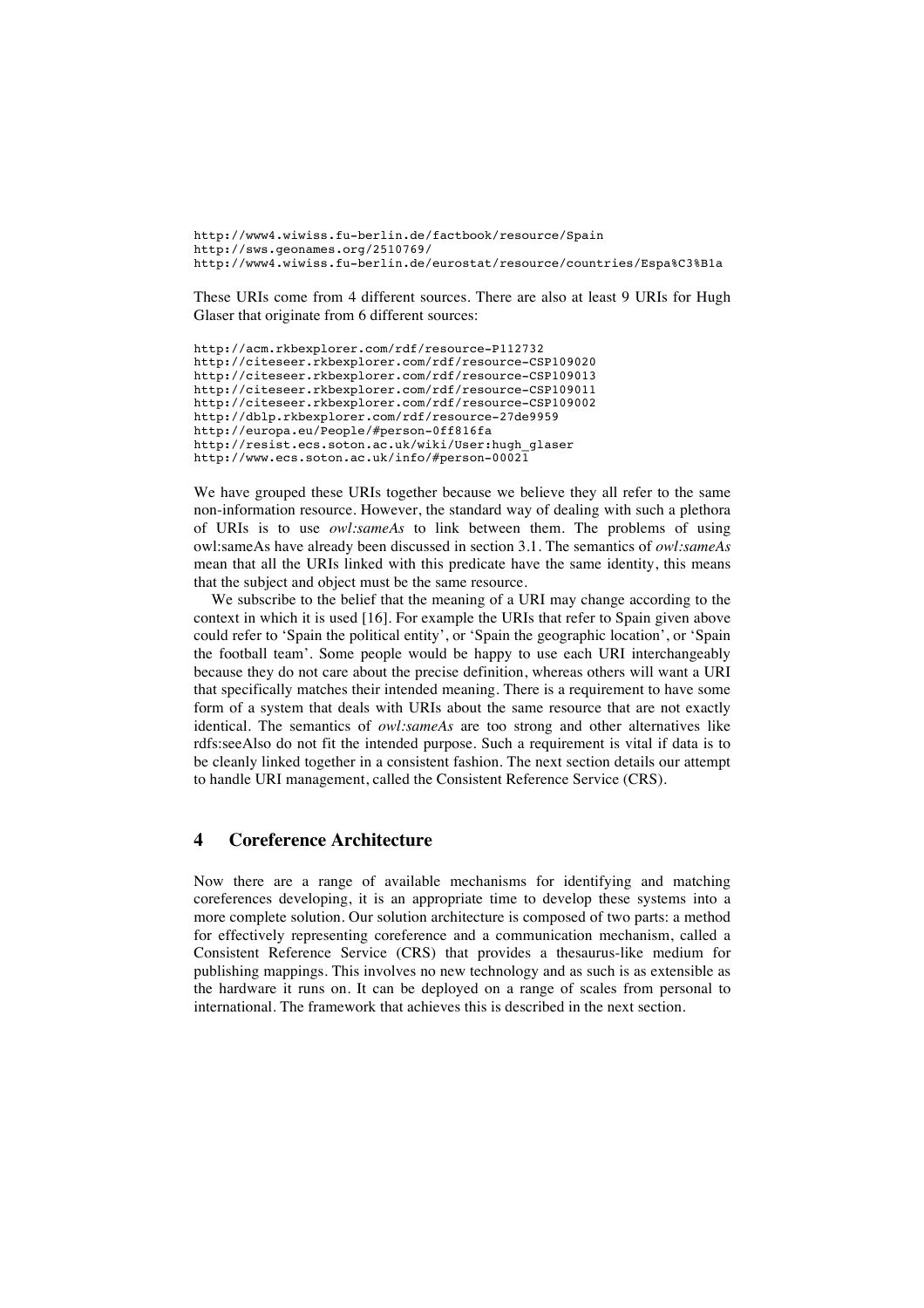#### **4.1 Bundle Framework**

Our framework is designed to both annotate and communicate instances of coreference in a more efficient and flexible manner than using OWL. This is achieved by providing lightweight inference-free mechanisms with clear semantics. Collections of coreferent references are collated into sets, called bundles, so that each bundle contains references to a single resource. Without the complications of inference, the bundles can be searched for and handled explicitly. Multiple bundles may be used to represent a resource for different uses. For example, "Nigel Shadbolt" might have one bundle for references to him at ECS and another for references to him at the University of Nottingham. An application could then opt to use one, both, or neither bundles. Looking back again to the example in Section 1, the problem would be solved by having one set of bundles for when papers need to be identified in different publications and another set for when they need to be identified as single bodies of academic work.

Bundles may be used as a convenient method of communicating references between systems. By passing whole bundles between applications, systems can share information on coreference in a way that OWL could only achieve with the help of expensive inference.

Bundles are a method of coreference representation and not a solution to the problem on their own. However, they are an effective means of collating mappings. They are essentially sets to which equivalent and non-equivalent references may be added and removed at will. An added bonus of this is that a form of set calculus can be performed upon them. If two bundles are found to represent the same entity and usage, the union of their members can be used to perform a simple merge. If two bundles represent different usages, the union can be used to obtain references regardless of certain contexts, such as references to Nigel Shadbolt at any Institution. Likewise, the intersection of two bundles may be used to obtain only the resolutions applicable in both contexts.

The concept of a bundle is defined as a class in a coreference ontology used by the CRS. There is also a database schema that maps onto the ontology. Every resource that is defined as being of *rdf:type coref:Bundle* can have the following properties:

*coref:hasCanonicalReference* – One URI in a bundle can be made to be the canonical representation i.e. the preferred URI that one should use.

*coref:hasEquivalentReference* – The URIs in a bundle are grouped together using this predicate.

*coref:updatedOn* – The date of the last update to the bundle.

To illustrate let us take the example of the URIs referring to Hugh Glaser in the previous section. If we assume that we want to group together all the URIs that Citeseer has referring to Hugh then the triples asserted in RDF/XML format would look like: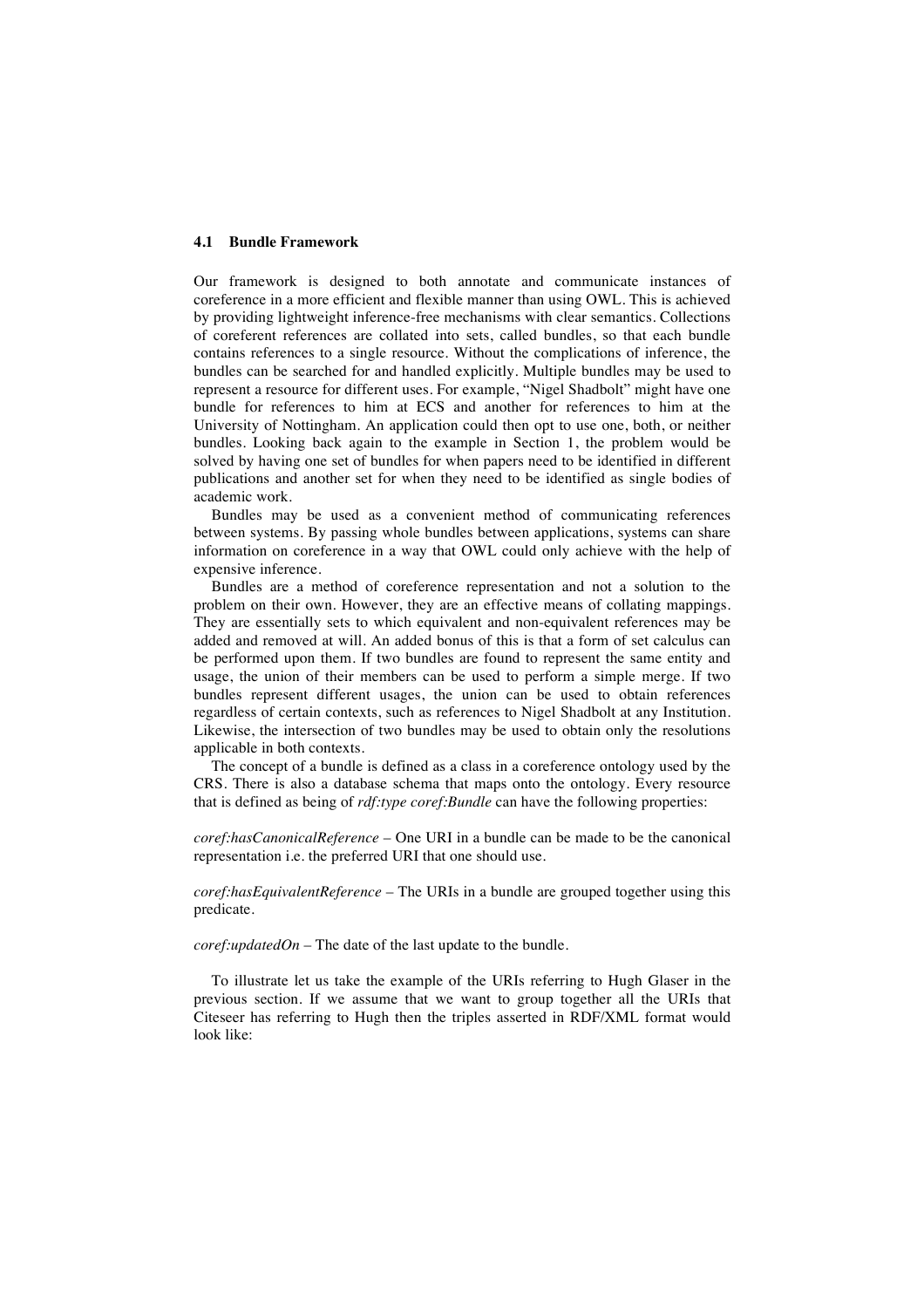```
<rdf:RDF xmlns:coref=http://www.resist.ecs.soton.ac.uk/ontology/coref#
        xmlns:rdf="http://www.w3.org/1999/02/22-rdf-syntax-ns#">
  <coref:Bundle 
  rdf:about="http://www.rkbexplorer.com/crs/coref#bundle1"> 
       <coref:hasEquivalentReference rdf:resource=
       "http://citeseer.rkbexplorer.com/rdf/resource-CSP109020"/>
       <coref:hasEquivalentReference rdf:resource=
       "http://citeseer.rkbexplorer.com/rdf/resource-CSP109013"/>
       <coref:hasEquivalentReference rdf:resource=
       "http://citeseer.rkbexplorer.com/rdf/resource-CSP109011"/>
       <coref:hasEquivalentReference rdf:resource=
       "http://citeseer.rkbexplorer.com/rdf/resource-CSP109002"/>
       <coref:hasCanonicalReference rdf:resource=
       "http://citeseer.rkbexplorer.com/rdf/resource-CSP109002"/>
  </coref:Bundle>
</rdf:RDF>
```
The bundle mechanism provides an easy method to manage URI identities without having to incorporate expensive inference mechanisms. When dereferencing a resolvable URI the RDF document returned contains additional predicates identifying CRS services that may provide further information regarding the resource. If the user wishes, then they can assert explicitly *owl:sameAs* or *rdfs:seeAlso* links between the equivalent URIs. The next section will look at how the CRS is used in conjunction with multiple knowledge bases and how bundles can be linked to other open data.

#### **4.2 Usage and Social Engineering**

A system that allows coreference information to be easily queried-for could be employed in a number of scenarios. In our early experimentation, we employed CRS servers at an institutional level; our server provided a source of mediation between all the different identifiers used within the University of Southampton. At Southampton we publish our academic output openly through a software package called EPrints [**Error! Reference source not found.**], this creates a lot of metadata and a lot of instances of coreference. By providing a central point of mediation, combined with existing mechanisms for mapping identifiers, it was significantly easier to develop semantic applications. These provided new and interesting services upon the data. A lightweight plug-in was created for the EPrints software that significantly enhanced its use by leveraging the CRS' services [18].

How the CRS is socially integrated is important to its success. Our preliminary use of a CRS server is effective for situations where there is a clear central point of administration and responsibility, such as within a University. On the larger Semantic Web, the responsibility for content is divided amongst all the users. Here CRS servers could be run by institutions that would benefit from them, such as a car manufacturer publishing all the references to their cars, or a consumer watchdog site publishing references to reviewed products. Alternatively third parties will choose to offer CRS services of varying quality, possibly charging for good services.

An additional mechanism would be a CRS coreference cache held by agents. A personal agent would hold a record of the different URIs for entities it commonly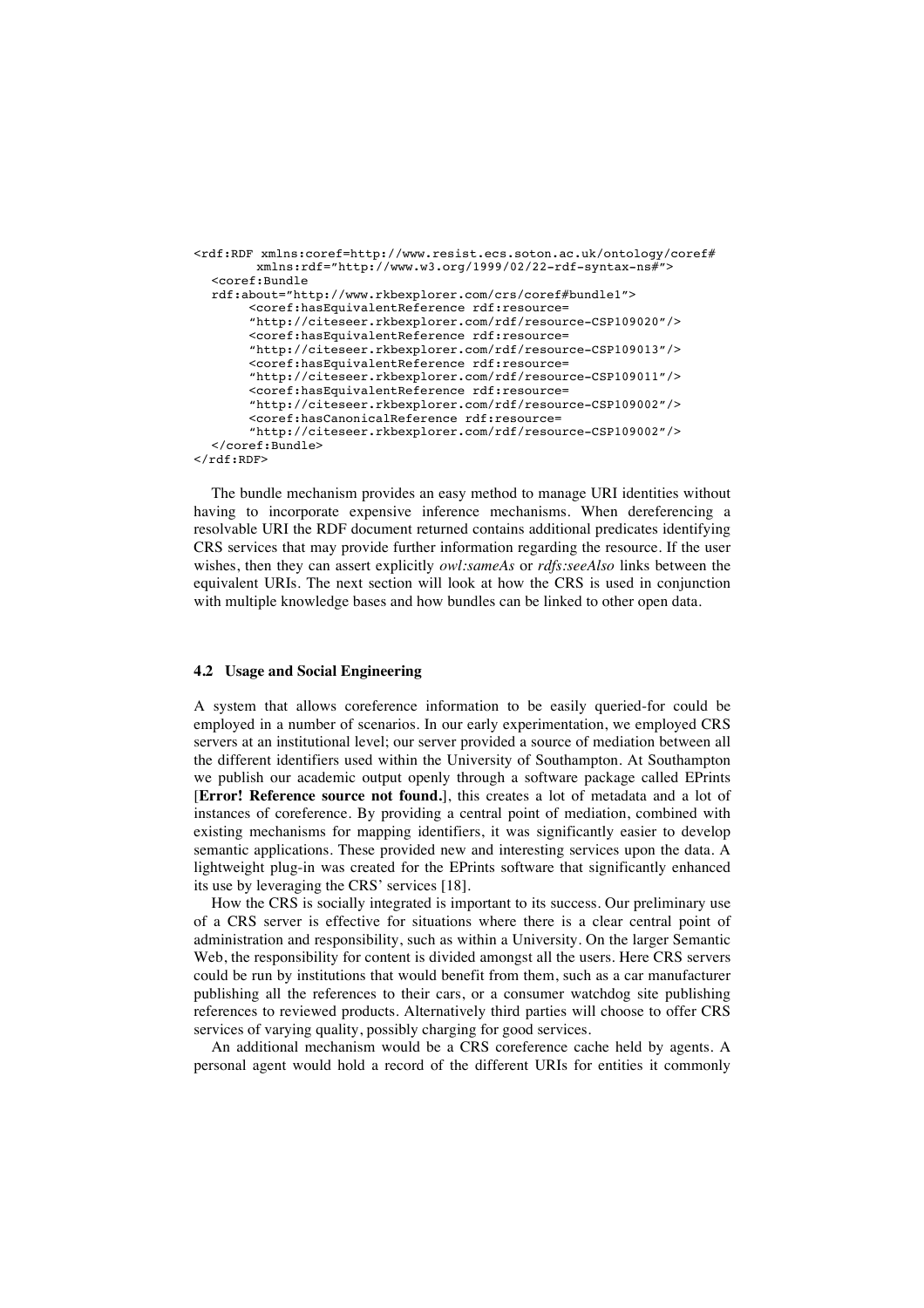handles, such as ones for its owner and their interests. For instance, the agent in the example given by Tim Berners-Lee would hold a bundle for its owner, for the treatments and treatment centres that it has come across and for other agents and persons that it frequently interacts with. This would be built up over time; agents communicating with each other could share bundles relevant to their interactions, allowing them to operate without the need to constantly refer to larger coreference sources.

#### **4.3 A CRS Application: The Resilience Knowledge Base Explorer**

Resilience Knowledge Base (RKB) Explorer is a Semantic Web application that is able to present unified views of a significant number of heterogeneous data sources regarding a given domain. We have developed an underlying information infrastructure that utilises the CRS architecture given in Section 4. Our current dataset totals many tens of millions of triples, and is publicly available through both SPARQL endpoints and resolvable URIs. To realise the synergy of disparate information sources we are using the CRS system and have devised an architecture to allow the information to be represented and used.



**Fig. 2.** The figure above shows the single window interface of the faceted browser available at http://www.rkbexplorer.com/explore/

Figure 2 shows the user interface for the RKB Explorer. The main pane shows a chosen concept and related concepts of the same type that the system has identified as being related. In this figure, the ReSIST Project itself is under consideration, with its details on the right, and related projects are shown around it. These are chosen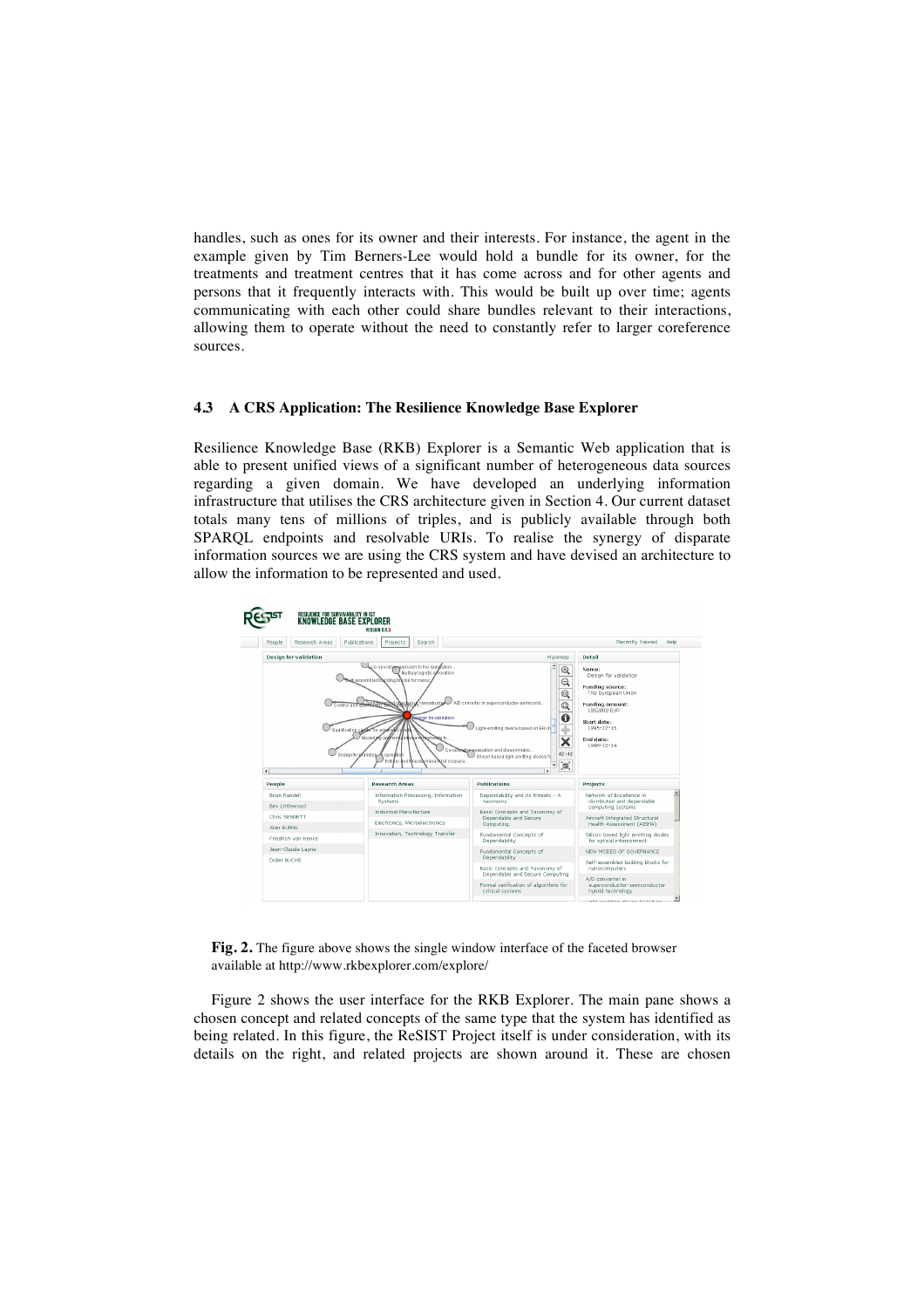according to the relative weight given to ontological relationships, and the number of those relationships to each concept. The weight of the lines gives a visual ranking. They represent a project `Community of Practice' (CoP) for the project. Clicking on a resource will show the detail for it, while double-clicking will add the CoP for the new resource to the pane. This will then allow a user to see how different projects are related, and see the projects that provide linkage between them.

The panes in the lower half of the display show the related people, research areas, publications and projects, identified by similar ontologically informed algorithms, and are ranked by decreasing relevance. Thus the lower right-hand pane gives a list of the related projects found in the main pane, while the lower left-hand pane shows those people involved in the currently selected project.

The RKB Explorer is based on the implementation described in Section 3, and provides a unified view of more than 20 triplestores, where the coreference information is supplied from the multiple associated CRSes that manage the URIs for each knowledge base. There are many URIs from each knowledge base that refer to the same resource, for example there are hundreds of the same authors and papers in different knowledge bases, such as the ACM, IEEE and DBLP. Managing these millions of URIs has led to increased scalability and performance benefits as compared with taking an *owl:sameAs* approach. The RKB Explorer is being expanded and integrated with existing linked data and it is envisioned that the CRS system behind the explorer will also follow the same route.

In terms of performance, we have found that the response of the CRS system is satisfactory, as long as the underlying triplestore or SQL DB is reasonable; most systems are able to look up a URI and return the bundle in a time that is almost independent of the number of bundles. For example one of the CRSes we have (concerned with the DBLP data) has approx. 1.4M bundles with almost 4M URIs, and the RKBExplorer can use it as one of its many CRSes. Because the application only needs to query a subset of the CRSes, performance is not sensitive to the existence of other coreference data.

### **5 Conclusion**

There are several issues that arise when implementing the above methodology. Firstly, the difference between this approach and using *owl:sameAs* must be highlighted. As noted in the introduction the semantics of *owl:sameAs* are very strict and it is debatable whether the two Eurostat URIs should be *owl:sameAs*. The other consideration is of Semantic Web applications that must always load the data of each URI that is *owl:sameAs* the current URI. This limits performance and imposes unnecessary loading of data. The CRS architecture allows for following as many, or as few duplicate URIs as required with no significant barrier on performance. It is not our intention to remove *owl:sameAs* from linked data, rather we would definitely encourage its use in situations where the semantics of the relation are correct.

The second issue that arises is how the URI synonyms are acquired. In our prototype application the CRSes created for each dataset were made with datasets of links that were already made available on the Web. It is simple a case of putting the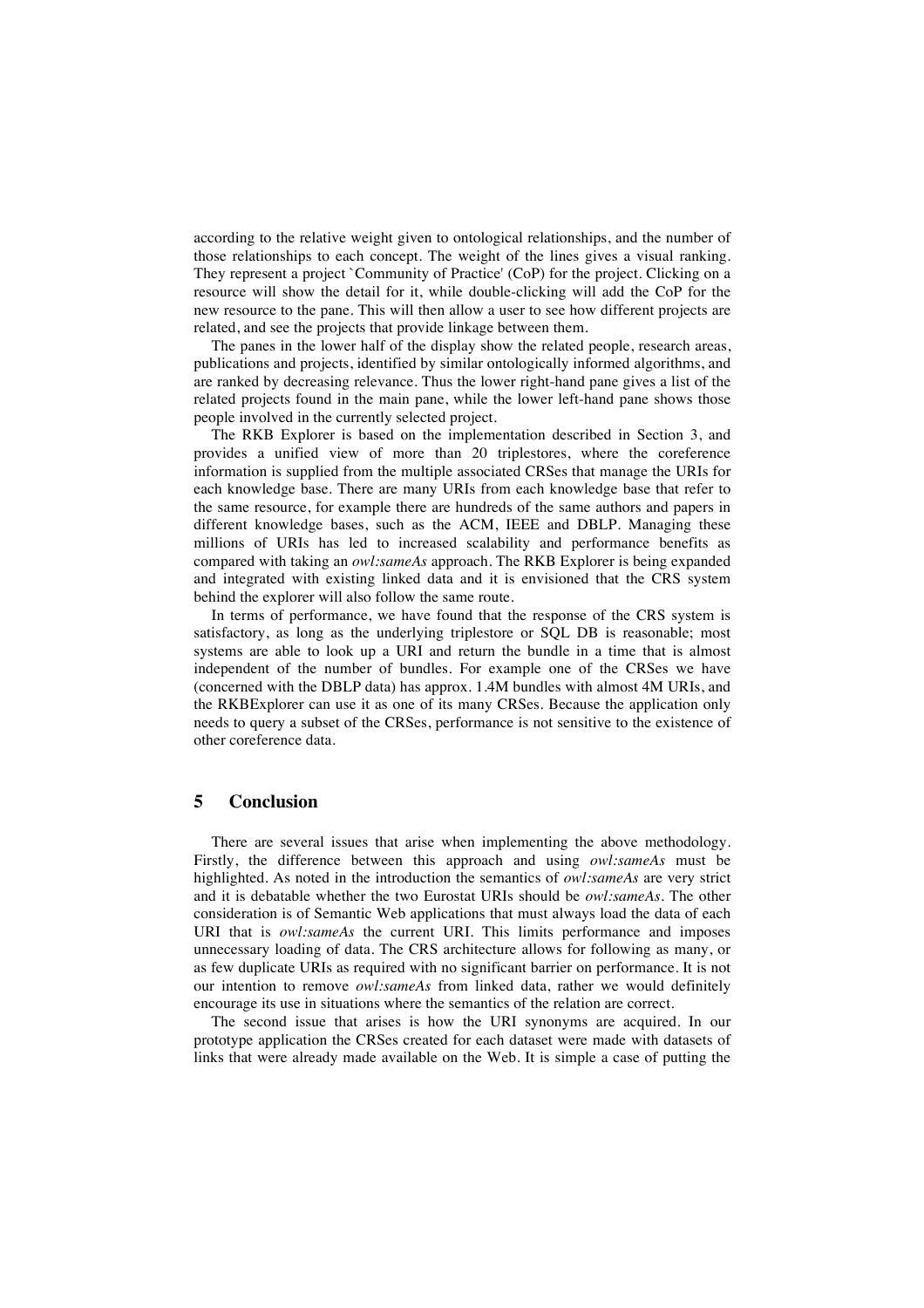same URIs that would be linked using *owl:sameAs* into a separate knowledge base. There is plenty of work needed in developing linking algorithms for detecting URI equivalence. The CRS system is envisaged to utilise these algorithms and provide links in such a way as to preserve URI equality without establishing the formal semantics of an *owl:sameAs* relation.

Another issue arises over which CRS contains which duplicate URIs. The example above uses URIs that are randomly distributed amongst the CRSes. It is entirely possible for one CRS to contain all equivalences of a URI, thus reducing the work needed to find the full equivalence set. However, the more common scenario is that data providers will not be aware of every single synonym for their URIs and hence there is a need for multiple CRSes. As an example, we can look at the current DBpedia data for Portugal which does not contain all URI synonyms in the form of *owl:sameAs* links.

The CRS is designed to be a service that can be used by semantic applications as a source of coreference resolution. An application may look up a reference it knows about and discover other URIs that correspond to the same entity. The CRS achieves this by storing and making available established mappings, freeing individual applications from the need to develop their own costly resolution systems. The mappings stored by the CRS can be contributed by anyone and it is expected that existing resolution systems will be connected to it.

Coreference within the Semantic Web is a growing, yet unappreciated problem, at least until recently. It has been suggested that it is a matter that will resolve as the Semantic Web evolves, with careful social engineering and planning. However, having performed a detailed study into the nature of this problem, investigating its occurrence not just within the Semantic Web but in other fields as well, we consider that the problem cannot be avoided. When looking at its appearance in related fields such as data warehousing and Artificial Intelligence, it becomes immediately obvious that the nature of the Semantic Web causes coreference to be systemic and prevents any existing solutions from being transferred.

It is our conclusion that the most effective means for combating the issue is to make coreference-awareness an architectural feature of future semantic applications.

In support of this finding and in anticipation its requirement, we have designed and proposed the methodology and framework outlined in the latter half of this paper. Use of the bundle framework provides a flexible, expandable and readily compatible notation for recording and managing coreferent identifiers. This, combined with the CRS system, provides a broad strategy for coreference resolution that integrates the process of reference management into the architecture of the Semantic Web by utilising both social and technical engineering.

### **6 Acknowledgements**

This work is supported under the ReSIST Network of Excellence (NoE) which is sponsored by the Information Society Technology (IST) priority of the EU Sixth Framework programme (FP6) under contract number IST-4-026764-NOE.